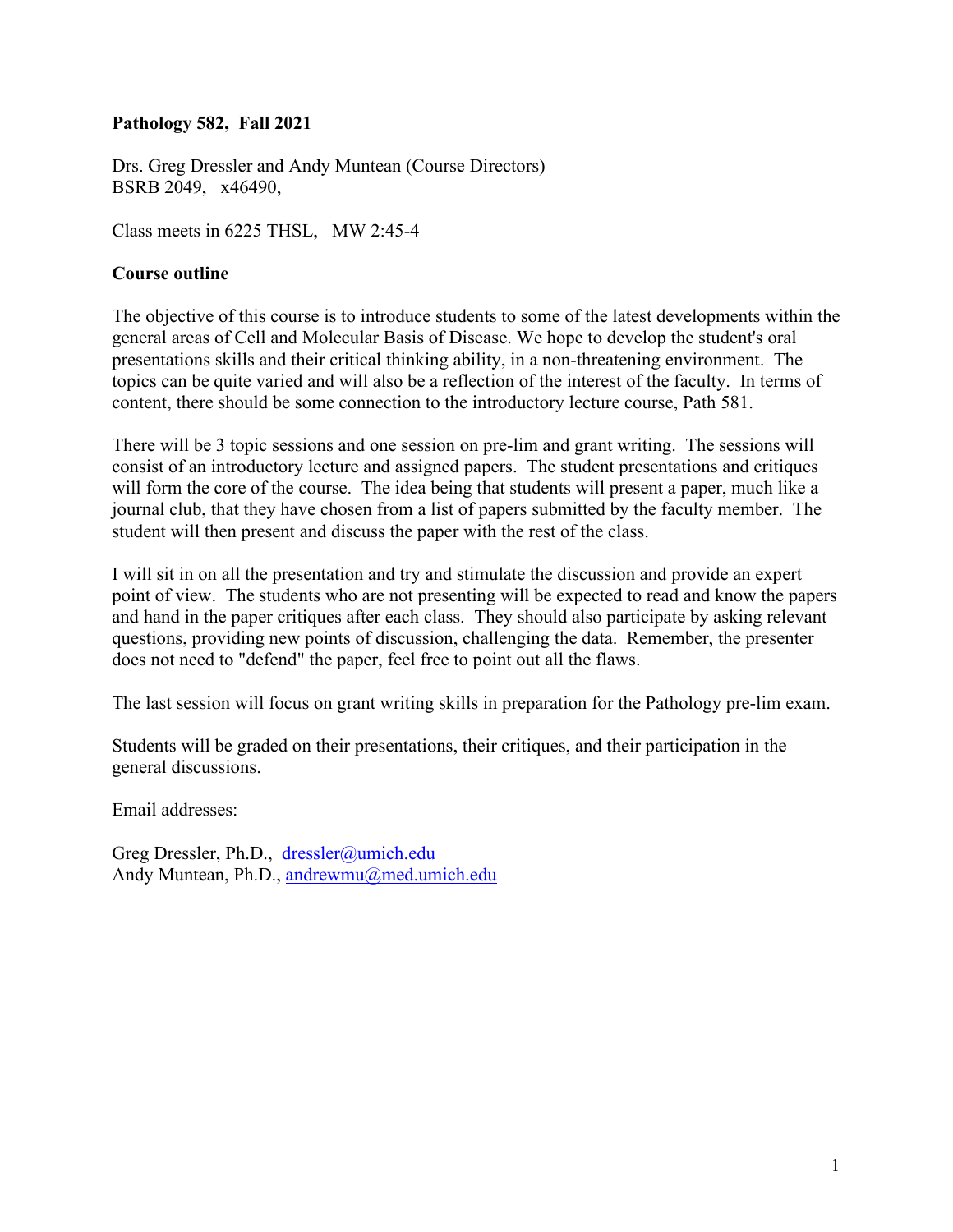# **Guide to Student Oral Presentations:**

Provide a short introduction. Explain methods that are complex or unique. Place the paper into context. The following outline is a guide to what I am looking for:

1-Background and significance of the question

- why is this being done?
- what is the major question being asked in this study
- is it important?
- how does this issue relate to biomedical science in general?
- 2-Experimental Design
	- why did they chose the methods?
	- are the controls appropriate?
	- what else could have been done?

3-Critical analysis of the results

- are the data sound?
- are the data statistically significant, are there enough samples?
- do the authors gloss over certain data points?
- 4- Critical appraisal of the major conclusions
	- do the conclusions follow from the data presented?
	- have they answered the questions raised?
	- are there alternative conclusions that are not discussed?
- 5- Contribution to the field
	- how does this alter the field?
	- does the paper contradict or agree with previous papers?
- 6- What would you do next
	- if this was your lab, what future projects do you envision?

Presentations should use Powerpoint. PLEASE, DO NOT JUST REPEAT WHAT IS IN THE PAPER. You need not present every figure. I am looking for critical analyses, alternative views, identifying problems in the data or interpretations.

## PS, DON'T BELIEVE EVERYTHING YOU READ!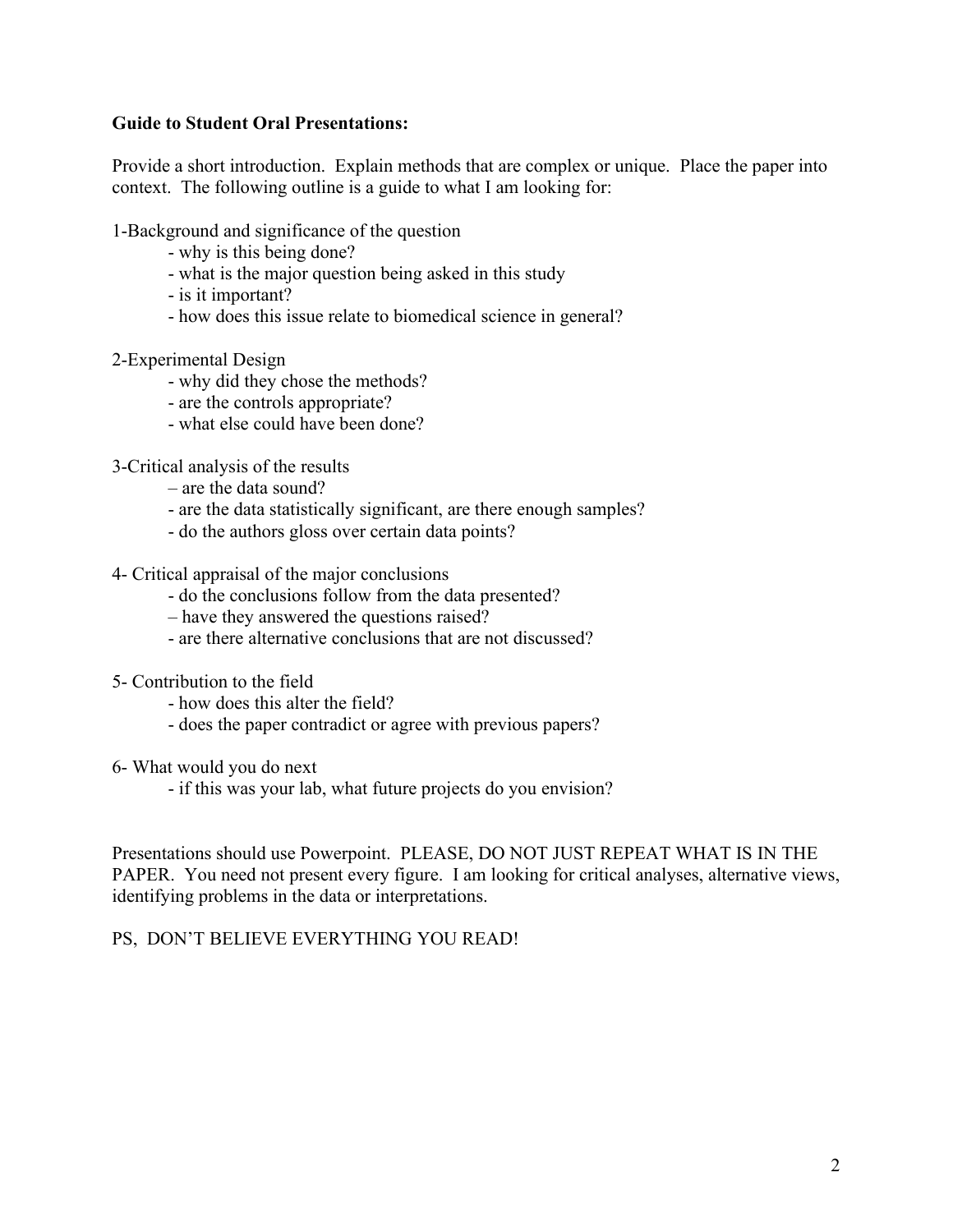## **582 Schedule, Fall 2021 (**6225 THSL, MW 2:45-4**)**

August

30 M – Introduction to the Scientific Literature, how to read and write papers - Dr. Muntean

September

## Module 1

- 1 W Lecture 1- Epigenetics and Cancer Dr. Muntean 8 W Paper 1 - TBD
- 13 M Paper 2 TBD
- 15 W Paper 3 TBD
- 20 M Paper 4 TBD

#### Module 2

- 22 W Lecture 2 Stem Cell Biology Dr. Dressler
- 27 M Paper 5 TBD
- 29 W Paper 6 TBD
- **October** 
	- 4 M Paper 7 TBD
	- 6 W Paper 8 TBD

## Module 3

- 11 M Lecture 3 Gut microbial metabolites on health and diseases Dr. Chang Kim
- 13 W Paper 9 TBD
- 18 M Paper 10 TBD
- 20 W Paper 11 TBD
- 25 M Paper 12 TBD

Intro to prelims and grant writing

27 W Lecture 4 – Grant Writing

#### November

- 1 M Discussion and critique of pre-lim topics
- 3 W
- 8 M Prelim specific aims page due
- 15 M Open class for discussion of experimental design, methods, rationale, etc. Additional class time scheduled as needed
- 29 M. Pre lims due

## December

- 2 M Written Pre-lims due
- 8-17 Pre-lim Exam Weeks